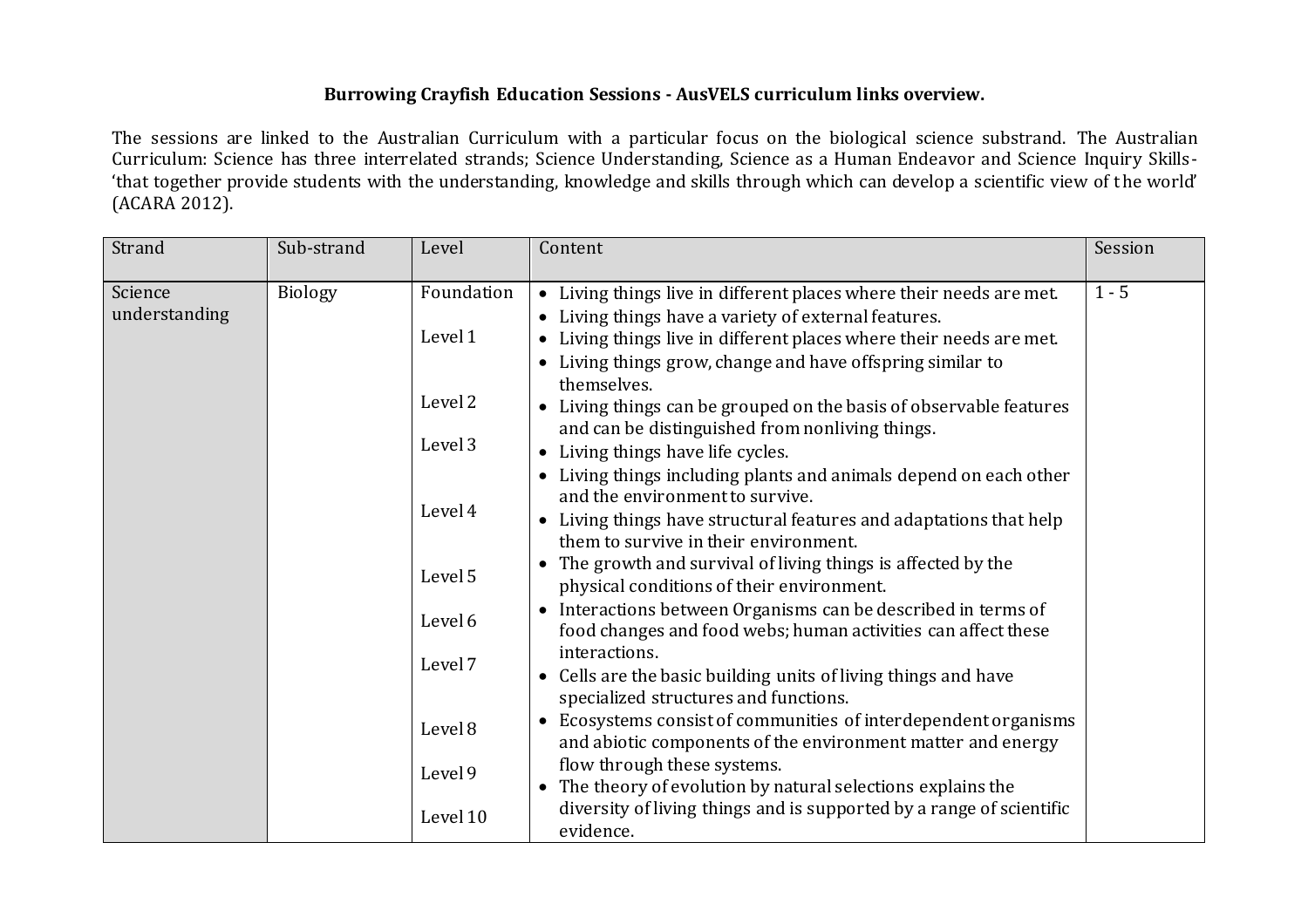| Strand                           | Sub-strand                              | Level                                             | Content                                                                                                                                                                                                                                                                                                                                                                                                                                                                                        | Session |
|----------------------------------|-----------------------------------------|---------------------------------------------------|------------------------------------------------------------------------------------------------------------------------------------------------------------------------------------------------------------------------------------------------------------------------------------------------------------------------------------------------------------------------------------------------------------------------------------------------------------------------------------------------|---------|
| Science as a<br>Human Endeavor   | Nature and<br>development of<br>science | Level 3-4<br>Level 5-6<br>Level 7-8<br>Level 9-10 | • Science involves making predictions and describing patterns.<br>• Science involves testing predictions by gathering data and using<br>evidence to develop explanations of events.<br>• Science knowledge can develop through collaboration and<br>connecting ideas across the disciplines of science.<br>• Advances in scientific understanding rely on developments in<br>technology are link to scientific discoveries.                                                                    | $6 - 7$ |
|                                  | Use and<br>influence of<br>science      | Level 3-4<br>Level 5-6<br>Level 7-8<br>Level 9-10 | • Science knowledge helps people to understand the effects of<br>their actions.<br>• Scientific knowledge is used to inform personal and community<br>decisions.<br>• Science understanding influences the development of practices<br>in areas of human activity, agriculture and resource<br>management.<br>• People can use scientific knowledge to evaluate whether they<br>accept claims, explanations or predictions.                                                                    | $6 - 7$ |
| Science Inquiry<br><b>Skills</b> | Questioning<br>and Predicting           | Level 3-4<br>Level 5-6<br>Level 7-8<br>Level 9-10 | • With guidance, identify questions in familiar contexts that can be<br>investigated scientifically and predict what might happen based<br>on prior knowledge.<br>• With guidance pose questions to clarify practical proves or<br>inform a scientific investigation.<br>• Identify questions and problems that can be investigated<br>scientifically and make predictions based on scientific<br>knowledge.<br>• Formulate question or hypotheses that can be investigated<br>scientifically. | $6 - 7$ |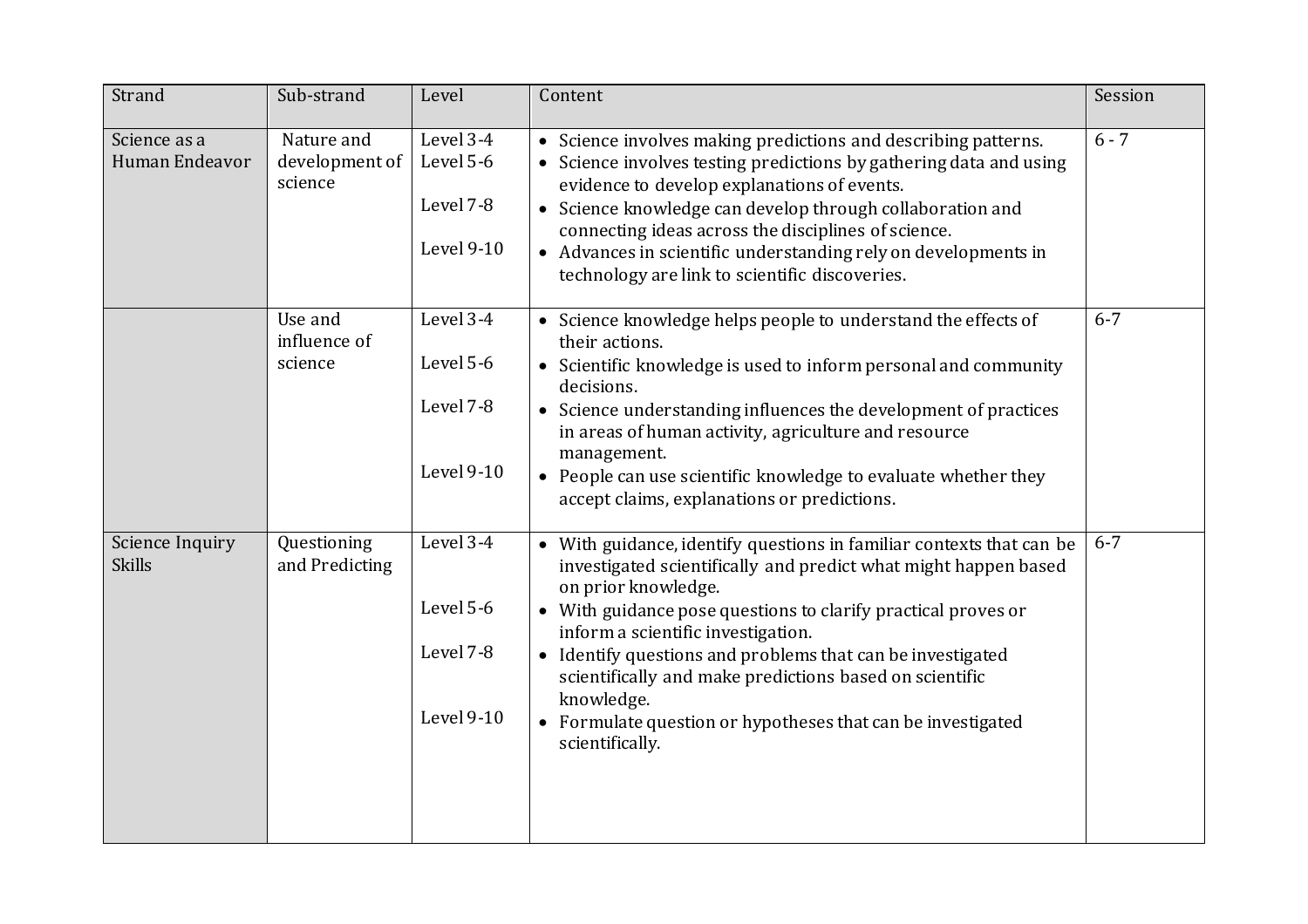| Strand                           | Sub-strand                       | Level                                             | Content                                                                                                                                                                                                                                                                                                                                                                                                                                                                                                                                                                                                                                                                                                                                                                                                                                        | Session         |
|----------------------------------|----------------------------------|---------------------------------------------------|------------------------------------------------------------------------------------------------------------------------------------------------------------------------------------------------------------------------------------------------------------------------------------------------------------------------------------------------------------------------------------------------------------------------------------------------------------------------------------------------------------------------------------------------------------------------------------------------------------------------------------------------------------------------------------------------------------------------------------------------------------------------------------------------------------------------------------------------|-----------------|
| Science Inquiry<br><b>Skills</b> | Planning and<br>Conducting       | Level 3-4<br>Level 5-6<br>Level 7-8<br>Level 9-10 | • Suggest ways to plan and conduct investigations to find answers<br>to questions.<br>• Safely use appropriate tools or equipment to make, record<br>observations, using formal measurements and digital<br>technologies as appropriate.<br>• With guidance, select appropriate investigation methods to<br>answer question or solve problems.<br>• Collaboratively and individually plan and conduct a range of<br>investigations types including fieldwork, ensure safety and<br>ethical guidelines are met.<br>• Plan, select and use appropriate investigation methods, including<br>fieldwork to collect reliable data, assess risk and address ethical<br>issues associated with these methods.<br>• Select and use appropriate equipment including digital<br>technologies to systematically and accurately collect and record<br>data. | $6 - 7$         |
|                                  | Processing and<br>analyzing data | Level 3-4<br>Level 5-6<br>Level 7-8<br>Level 9-10 | • Use a range of methods including tables and simple column<br>graphs to represent data and to identify patterns and trends.<br>• Compare results with predictions, suggesting possible reasons<br>for findings.<br>• Construct and use a range of representations, including tables<br>and graphs, to represent and describe observations, patterns or<br>relationships in data.<br>• Summaries data from students own investigations and secondary<br>sources use scientific understanding to identify relationships and<br>draw conclusions.<br>• Analyse patterns and trends in data, including describing<br>relationships between variables and identifying inconsistencies.<br>• Use knowledge of scientific concepts to draw conclusions that<br>are consistent with evidence.                                                         | $7\overline{ }$ |